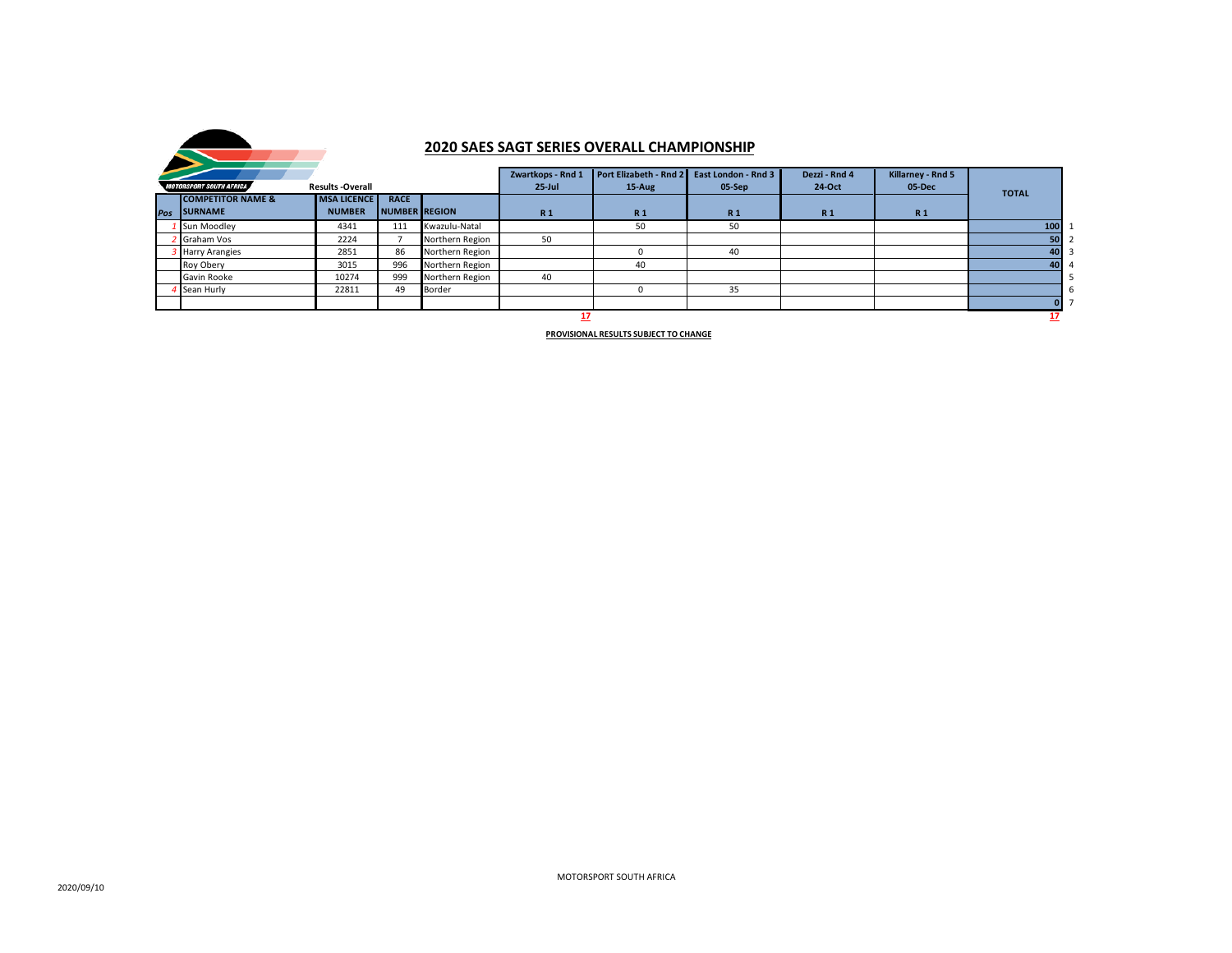

## **2020 SAES SAGT SERIES IN**

|             |                                                                     | Zwartkops - Rnd 1  |                      |                 |            |
|-------------|---------------------------------------------------------------------|--------------------|----------------------|-----------------|------------|
|             | MOTORSPORT SOUTH AFRICA LA<br><b>Results - Index of Performance</b> | $25$ -Jul          |                      |                 |            |
|             | <b>COMPETITOR NAME &amp;</b>                                        | <b>MSA LICENCE</b> | <b>RACE</b>          |                 |            |
| <b>IPos</b> | <b>SURNAME</b>                                                      | <b>NUMBER</b>      | <b>NUMBER REGION</b> |                 | <b>R</b> 1 |
|             | Sun Moodley                                                         | 4341               | 111                  | Kwazulu-Natal   |            |
|             | <b>Harry Arangies</b>                                               | 2851               | 86                   | Northern Region |            |
|             | Gavin Rooke                                                         | 10274              | 999                  | Northern Region | 50         |
| 3.          | Roy Obery                                                           | 3015               | 996                  | Northern Region |            |
|             | <b>Graham Vos</b>                                                   | 2224               |                      | Northern Region | 40         |
| 4           | Sean Hurly                                                          | 22811              | 49                   | <b>Border</b>   |            |
|             |                                                                     |                    |                      |                 |            |
|             |                                                                     |                    |                      |                 |            |

**17**

**PROVISIONA**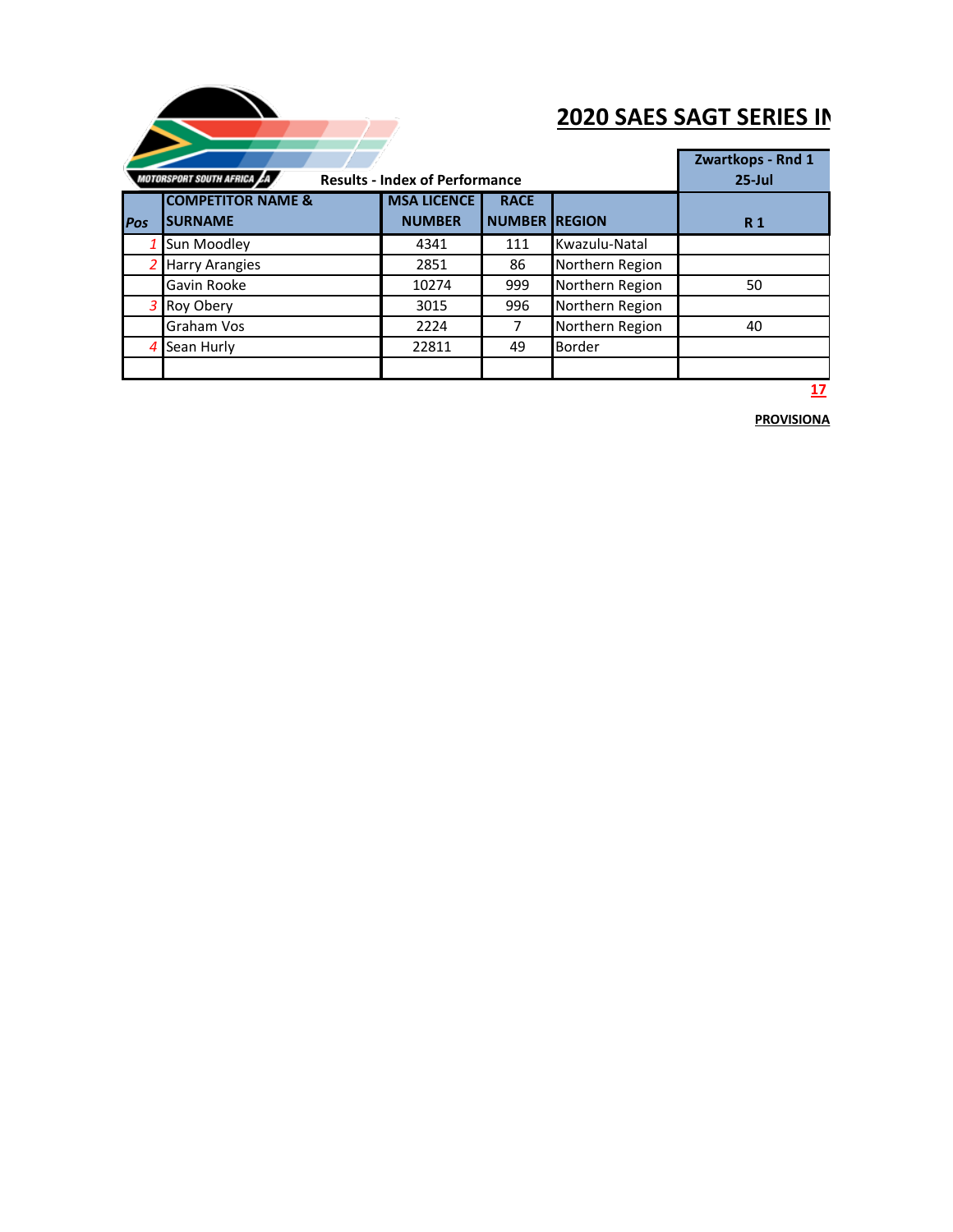## **<u>IDEX OF PERFORMANCE CHAMPIONSHIP</u>**

| Port Elizabeth - Rnd 2 | <b>East London - Rnd 3</b> | Dezzi - Rnd 4 | Killarney - Rnd 5 |
|------------------------|----------------------------|---------------|-------------------|
| 15-Aug                 | 05-Sep                     | 24-Oct        | 05-Dec            |
|                        |                            |               |                   |
| <b>R1</b>              | R <sub>1</sub>             | <b>R1</b>     | R <sub>1</sub>    |
| 50                     | 40                         |               |                   |
| $\Omega$               | 50                         |               |                   |
|                        |                            |               |                   |
| 40                     |                            |               |                   |
|                        |                            |               |                   |
| n                      | 35                         |               |                   |
|                        |                            |               |                   |

**L RESULTS SUBJECT TO CHANGE**